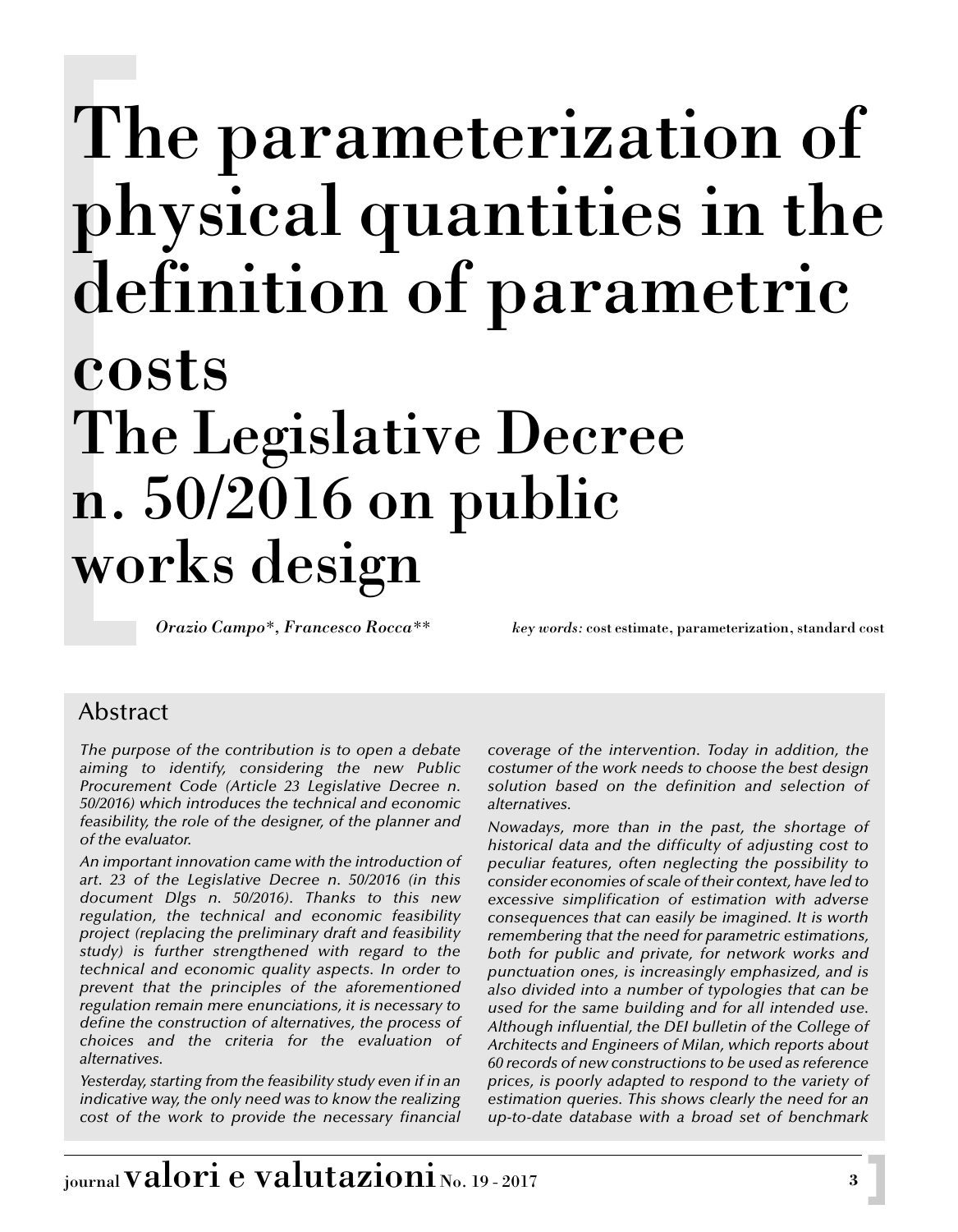*prices that it should be able to use for such diverse interventions.*

*The bulletin is not enough to cover the requirements for the ex-ante cost analysis during technical and economic feasibility. A remarkable positive contribution could have come from the publication of standard costs, considered as a measure of what the cost should be.*

## **1. AIM OF THE WORK**

The aim of the contribution is to open a debate by asking about the role of the designer, of the planner and of the evaluator considering the new Public Procurement Code n. 50/2016 (in this document Dlgs 50/2016) which brings about substantial innovation in art. 23. The technical and economic feasibility project make a joint between the feasibility study and the preliminary project, integrating them with strongly innovative content. In this contribution, we do not think it is worth considering the critical evaluations of the new Public Procurement Code to better focus on the content that most urges the intervention of evaluation and estimation disciplines. The technical and economic feasibility project outlined in the new Dlgs 50/2016 implies that the project must be validated on the basis of an evaluation of "alternative solutions" for the choice of the best design solution. The issue is highlighted to initiate a debate not only within the area of evaluation discipline in order to understand which kind of professional contributions could be involved, but also to identify new contents and priorities to be introduced in the current didactics of the faculty of architecture and engineering. The main issue becomes the role and the involvement in the design process of the evaluation since the early stages of design drafting or planning activities, considering that the final value of a design or of a plan is formed throughout his whole editorial course.

The debate on the role of evaluators first poses the problem of defining the criteria to be used for project evaluation to measure the level of achievement of the objectives and the estimate of the total costs associated with the various alternatives considered. There is therefore a need to establish a dialectical comparison with the Public Administration during which it is possible to define sufficiently shared homogeneous criteria that motivate the choices in a transparent and indisputable manner.

In summary, the technical and economic feasibility project is further strengthened with regard to technical and economic quality aspects.

The identification of the best design solution, referring to the relationship between quality and cost among "multiple solutions", must find in the preliminary design document the criteria and guidelines for the formation of

*The Public Works Observatory (Osservatorio dei lavori pubblici) had been charged with drafting a proposal but nowadays in Italy any standardization has not been proposed yet. The contribution also contains the first contents of a research that is being carried out with regard to the determination of significant indicators for the economic and qualitative assessment of residential interventions.*

the set of alternatives. These must be built on the basis of the guidelines contained in the preliminary design document. The evaluation of alternatives represents an important innovation developed in the experience over the past two decades, starting with the feasibility study phase, which starts from research topics with the aim of the construction of useful paradigms for design alternatives. For the first time, the regulatory framework introduces a fundamental innovation and focuses on the needs to be satisfied and the performance to be provided. Therefore focuses on the quality of the project and on the evaluation of the alternatives in order to find the best design solution, stimulates a main theme for public and private research centers and university education in this sector.

Therefore, the definition of new paradigms is based on specific evaluative research as a reference to the determination of parametric costs related to the quality of the works. In order to prevent that the principles of the aforementioned regulation remain mere enunciations, it is necessary to define the construction of alternatives, the process of choices and the criteria for the evaluation of alternatives.

As evident, the assessment aspects at this design stage are assuming a main role which is explicitly much more complex and articulated under the estimation profile and also strongly influenced by the development of the subsequent design phases (definitive and executive). The latter phases moreover will use unchanged the role played by the traditional bills of quantities with details of unit costs (computo metrico estimativo) as the only final moment linked to the bureaucratically acceptable cost estimate.

In this first contribution, we propose to focus on the implications of the Code's procedure for comparing and estimating the costs of the various alternatives.

As stated in comma 6, the aim of maintaining the expected costs within the spending limits of the project to be achieved can only be answered through the synthetic estimate of the intervention necessarily operated using parametric criteria of intervention costs. In the past, starting from the feasibility study even if in an indicative way, the only need was to know the realizing cost of the work to provide the necessary financial coverage of the intervention. Today in addition, the costumer of the work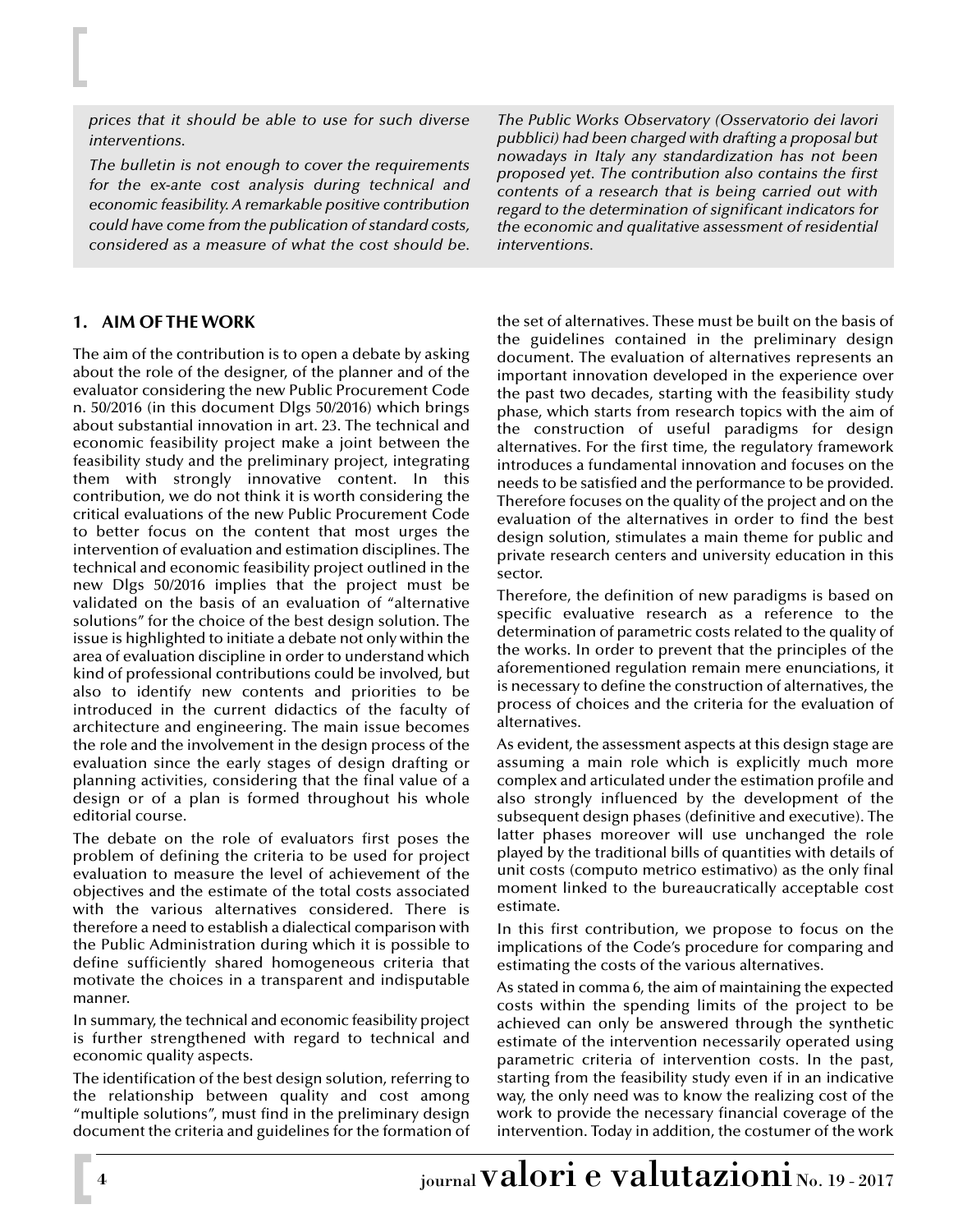needs to choose among the alternative solutions the one that has the best cost and quality ratio. It is clear the importance of the evaluator's presence both in the role of supporting the single process manager and in the design team from the initial stage, so that the objectives of the new regulatory framework regarding technical and economic feasibility can be pursued concretely.

Obviously the provisions of the Decree concern the realization of public works, but the importance of a proper preventive assessment – also seen as the persistence of the economic and financial crisis and the difficulty of finding resources – has become increasingly important in private interventions and above all in those to be realized in public and private partnership where more control is required (Battisti F., Campo O., 2016).

## **2. SYNTHETIC COST ASSESSMENT**

The logical and methodological process generally used till today, to calculate synthetically the realizing cost of a work is done through the preliminary finding of historical data on contemporary cost prices expressed through homogeneous unit parameters of similar construction works both qualitatively but also localized. The most frequently used reference is the "Price of Building Typologies" ("Prezzo delle Tipologie Edilizie") of the College of Architects and Engineers of Milan (Edizioni DEI), which has been published for more than 20 years and has been updated periodically. It has set the benchmark for all the people involved in the production process of settlements, by providing a summary information document on the costs of the works carried out, relating to a series of interventions of different types, for which the intervention costs of the works and the percentage incidence of the works categories are provided1.

A remarkable positive contribution could have come from the publication of standard costs by the Public Works Observatory (Osservatorio dei Lavori Pubblici). Nowadays with the D.L. 90/2014 converted into Law 114/2014, the Authority for the Supervision of Public Works (Autorità per la Vigilanza sui Lavori Pubblici) was abolished and transferred to the National Anti-Corruption Authority (Autorità Nazionale Anticorruzione), but if more than thirteen years have passed (Article 4 L. 109 / 94) they have not defined shared, unified and standardized cost parameters yet. In the absence of standardized cost data references from the Observatory, the preliminary calculation of expenditure at the preliminary draft stage,

now a technical and economic feasibility project, is carried out in accordance with the guidelines of the Implementing Regulation (Regolamento Attuativo<sup>2</sup>), applying to the characteristic quantities of the works a parametric cost drawn out from the economic value of the total construction cost of similar interventions already made.

So the estimate criterion is attributed to the sole responsibility of the evaluator. The criterion must be mediated by the calculated parametric costs by contextualizing the reference economic data. In particular: the variability of the scale conditions and also the market conditions. It is an important priority for the evaluator to determine the most probable standardized cost, firstly to contextualize the economic data, and secondly to characterize and analyze the typological and technological components to identify any differences between the model and the intervention subject of analysis (which, however, appear immediately and objectively measurable).

The need to carry out economic and quality assessments of a "future" object is a growing need in the construction sector at the preliminary stage, and requires the participation of all actors involved in the building process: buyers, designers, construction companies. Among the actors in the building process, the evaluator-designer figure is becoming more and more important in the overall direction of the building process and the construction sector in general. The qualitative design and the consequent economic evaluation of "future" objects both in the public and private sectors of buildings, increasingly need to take the form of "integrated design", becoming a reliable tool in decision making and spending processes. Just in relation to the need to evaluate the costs and benefits for the community, the legislation of the last decades tends to include in the building processes the activation of specific participation tools of the social subjects directly or indirectly involved in the process as well as the specific stakeholders.

There is a strong lack of historical data in the ordinary professional activity because of this the obvious difficulties in adjusting the cost to the peculiar features of the project under consideration. In addition, valuing and neglecting any economies of scale has led to excessive simplification of the estimate with the generalized consequence of determining estimated costs that generally do not match

<sup>&</sup>lt;sup>1</sup> For example, the regulation used to calculate the extraordinary contribution of Rome Capital (Campo, 2015), approved by Capitoline Assembly Resolution n.128/2014, establishes that the calculation of the technical cost of the building has to be calculated in a parametric manner using the values for square meter of the building obtained from the Dei bulletin (last edition available at the time of estimation).

 $2$  The article 22, comma 1 of the Regolamento n. 207/2010 (implementation of the Code) establish that "the calculation of the synthetic expenditure shall be made, in respect of activities or works, by applying to their characteristic quantities the corresponding parametric prices deducted from the standardized costs determined by the Observatory. In the absence of standardized costs, applying parameters derived from similar work realized, or by compiling a synthetic bills of quantities with details of unit costs (computo metrico estimativo di massima)".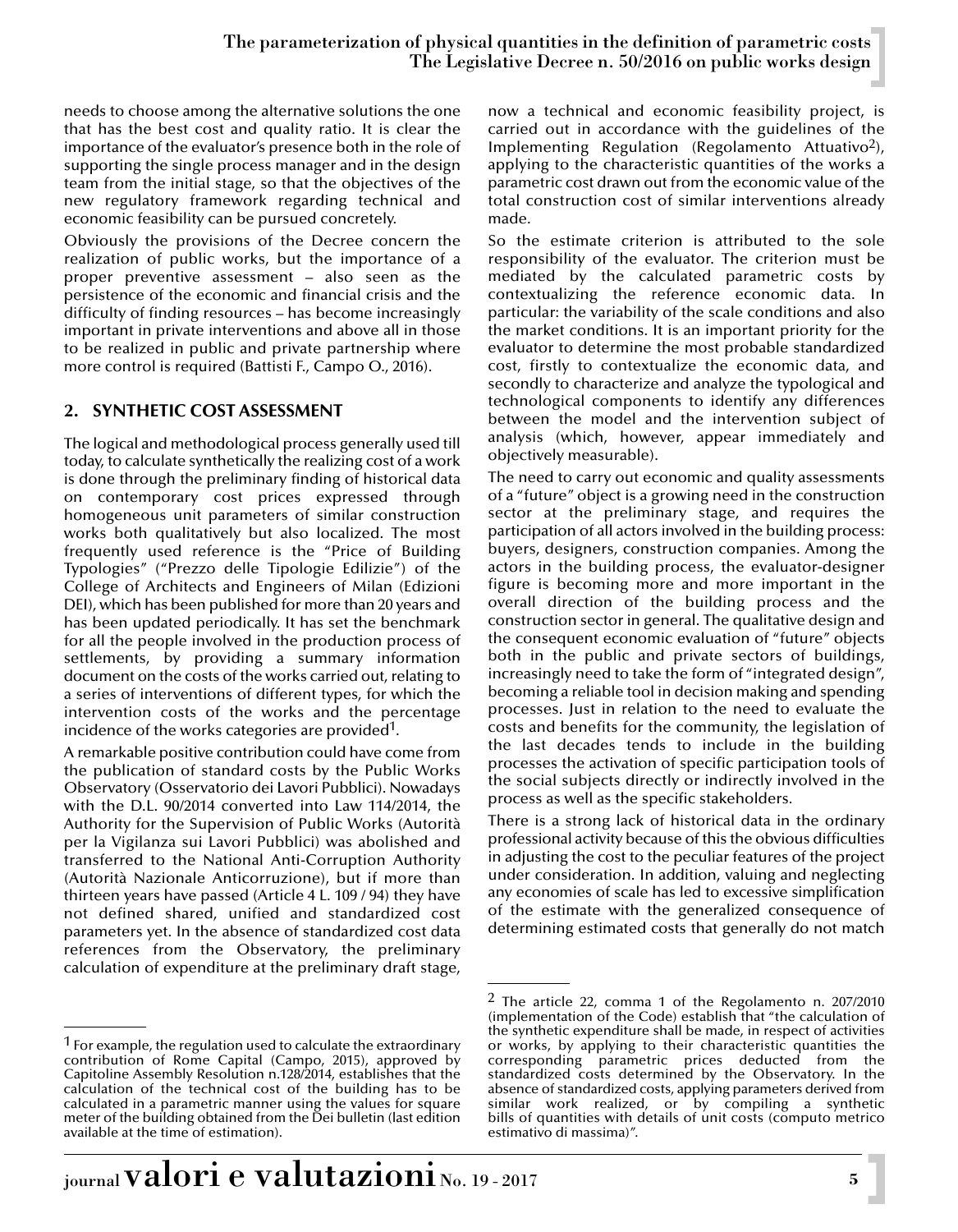the cost in the final balance of the work. It is important to remind that the need to use parametric estimates, both for public and private interventions, must be articulated with a number of typologies that can be used for the same building and for all permitted uses. Parametric studies demonstrate that the quantity of components, with the same useful result, strongly varies with the typological choices that characterize the project. The typological choice in the project for example in the residence field, varies based on the adoption of the fundamental typologies (row, line, tower, etc.) and within these with further design definitions mainly typological. About this issue, Figure 1 shows examples of parametric analysis of vertical closing elements<sup>3</sup>.

Based on these considerations, it is clear the need to implement an up-to-date database with a extended overview of data that takes into account typological variables and uses unit costs (price list that is determined on the basis of the probable average cost and not as it is currently on marginal cost). It is important to point out that the parametric quantities depend solely on the typology, while, starting from the same technology used and realized, the unit costs

depend on the specific intervention situations (intervention dimension, technologies used, forms of procurement, material supply conditions, business capacity, climatic conditions, etc.).

The methodology to be used to determine the parametric costs of a future object is the use of *standard parameters* and is implemented by the analysis of the unit cost per functional unit. Thus the methodology refers to the characteristics of fruition units.

Today the determination of the parametric cost related to each functional unit of "future" objects shows an oscillations within a national average cost reference range which is generally equal to the value of the standard work. Therefore, this approach requires the application of endogenous and exogenous<sup>4</sup> correction factors and coefficients. The determination of these factors is based on local and environmental data from a local context. The endogenous corrective factors take into account the constructive variables determined by the designer's choices, the building typology and the constructive

<sup>4</sup> Exogenous variables are external and can not be controlled by the specific building process. (interest rate, economies of scale, specific conditions of the real estate market and material supply, labor costs, etc.) While endogenous variables are controllable by the actors involved directly in the process of realization (especially design ones: typological and technological morphological variables).



**Figure 1 -** *Incidence of Vertical Closing Elements. The graphic refers to a sample of over seven hundred dwellings*

# **6 b** iournal **valori** e valutazioni No. 19 - 2017  $\mathbf{a}$

<sup>3</sup> extract from: La valutazione della qualità e dei costi nei progetti residenziali. Il brevetto SISCo. Seconda Parte, rivista SIEV (n. 8 - 2012) di Enrico Fattinnanzi.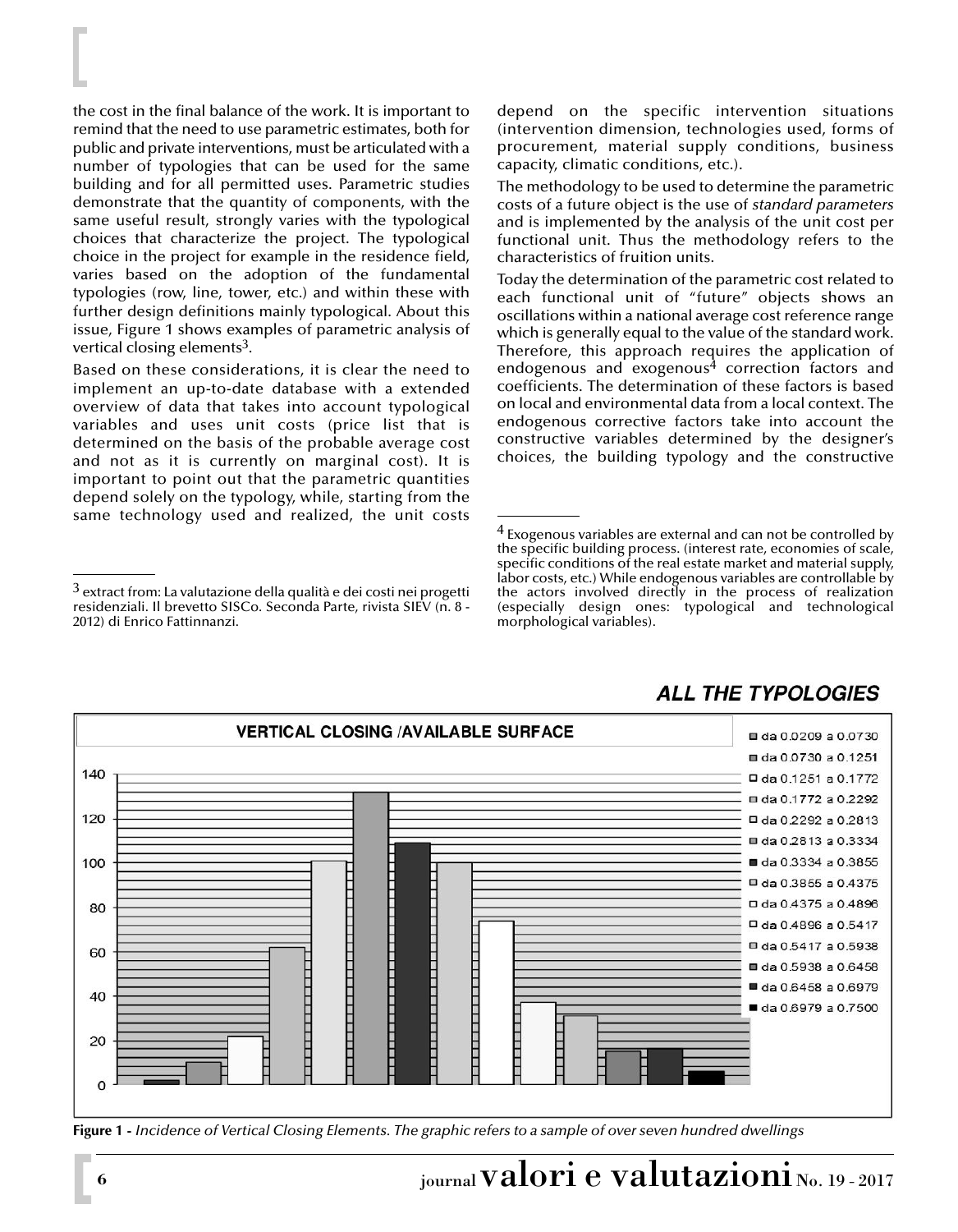technology. Exogenous factors refer to environmental data that do not depend on project choices but derive from the territorial context: geographic location, administrative location, cost differentiation, site accessibility, seismicity, geology and morphology. While endogenous factors are directly dependent on design choices and therefore typological. The following block representation shows the elements for determining the total cost of a work.

An important role in this contribution is played from a research activity<sup>5</sup> that is being carried out for residential constructions. The research is addressed to the definition of significant indicators for assessing both new developments and existing building regeneration interventions. The work that is being carried out concerns the analysis and the typological decomposition from the Residential Settlement Module (Modulo Insediativo Residenziale) of the types of buildings: i) patio house, ii) row iii) line iv) tower house, referring to a significant universe of cases made in different periods in Italy and abroad. The work phases are about detection to investigate the variations in the physical quantities of the major components subordinate to the variety of typological characters found in this extended universe. The construction of a database will allow to obtain results suitable for interrogations for building classes and, within this, for the main subclasses. Among the main expected results of the research being carried out, there is the construction of Gaussian curves of the universe of the

analyzed cases for both individual building types and for reading the relative comparison. This kind of output will allow to have an important reference for qualitative assessment of ex-ante cost. Below some search results for the patio house types are shown. The graphs presented in the article refer to a sample of more than one hundred cases and concerns the relationship between the available surface (as defined below) and the surface of the vertical closing elements.

## **3. DEFINITION OF STANDARD COST**

The standard cost is a cost configuration designed for control purposes: a standard cost "is a measure of what the cost should be, not what the cost was, [...] is therefore a hypothetical cost, an objective cost "(Anthony, 2001), determined on the basis of hypothetical efficiency levels, understood as the relation between the production volumes used and the production volumes obtained. A standard cost system is a system that, alternatively or in addition to actual costs, detects standard costs and associates a standard cost sheet for each product that represent a list of everything that the product is made of as well as the processing phases (processing cycle).

The standard cost, that fall into the category of parametric costs, is the product of predetermined (standard) unit quantities for an established price.

The standard cost is a meter by which it is possible to measure the efficiency levels of resource utilization. The validity of the standard depends on how this meter is built. Cost standard configurations include: i) standard costs based on ideal conditions; ii) standard costs based on achievable conditions (Aloi, 2012).



**Figure 2 -** *Elements that determine the total cost of the intervention* 

journal valori e valutazioni No. 19 - 2017 **<sup>7</sup>**

<sup>&</sup>lt;sup>5</sup> Current research is coordinated by Prof. Enrico Fattinnanzi with a working group of graduates from the Faculty of Architecture "La<br>Sapienza" in Rome. Sapienza" in Rome.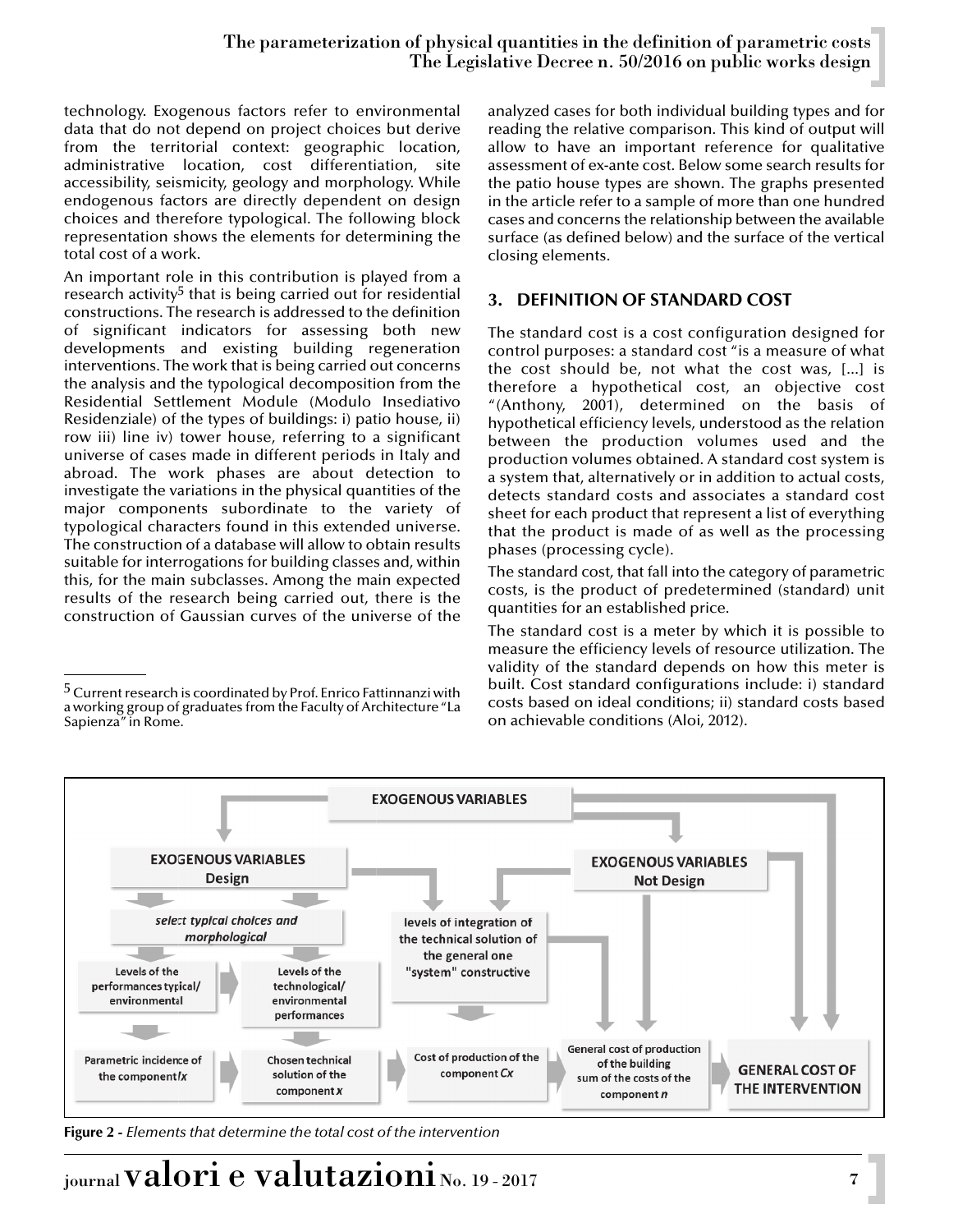

**Figure 3 -** *Vertical closing elements graphic of all types of patio house*



**Figure 4 -** *Vertical closing elements graphic of "L" patio house type*



**Figure 5 -** *Vertical closing elements graphic of "a z, h, t" patio house type and others*

### **4. THE STANDARDIZED COST IN THE CONSTRUCTION INDUSTRY**

In the construction industry there are many conditions that slow down the determination of standard costs. Among these, there are the variability of the environmental context, the uniqueness of the construction product, and the difficulty of standardizing different building activities.

On the other hand, for some sectors of construction



**Figure 6 -** *Vertical closing elements graphic of "I" patio house type*



**Figure 7 -** *Vertical closing elements graphic of "C" patio house type*

production, standardization of costs is facilitated specially when it deals with prefabricated buildings or when the building-site has characteristics of industrialization processes or when production can be reorganized.

For particular types of works, generally public, with particular destinations such as hospitals, offices, etc., or linear infrastructures (roads, cycle paths, technological works, etc.), the parametric cost is generally referred to "the helpful result<sup>b"</sup>.

6 For example:

- for schools: the number of students or classrooms;
- for hospitals: the number of beds;
- for roads: the development or the surface;
- for sewage networks: linear development;
- for lighting systems: light spots.
- Istat calculates the cost indices of three indicators of the construction industry since 1977:
- the monthly index of the building cost for a residential building;
- the quarterly index of the building cost for an industrial warehouse;
- the quarterly index of the building cost for a road section.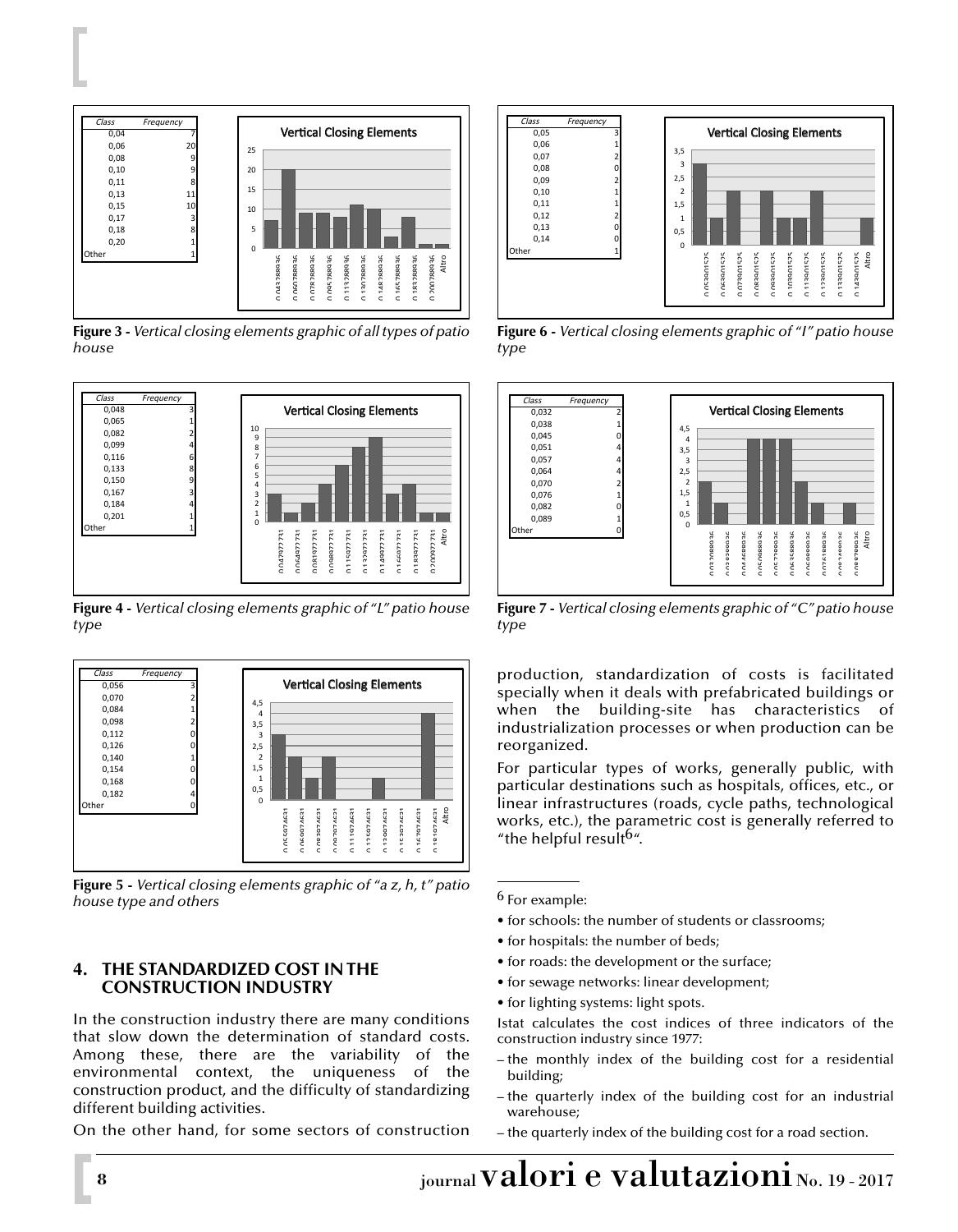### The parameterization of physical quantities in the definition of parametric costs The Legislative Decree n. 50/2016 on public works design

Cost indices calculated by ISTAT<sup>7</sup>are defined to enable all interested subjects to follow the variations of the direct building costs over time. In particular, the building cost index of a residential building measures the time-varying direct costs that need to be supported to build a predominantly residential building. The characteristics of the "standard" residential building ((project linked to the project linked to the 2010 reference base) include a building consisting of a single body made of concrete structures, four floors above ground, plus a basement and nine housing units. The floor at the road level is imagined to be partially used for commercial use (four stores). From this approach it is clear that the cost indices provided by ISTAT have an applicative limit. The determination of the parametric cost is affected by a series of variables, starting from the principle that *the building is not a simple sum of spaces, technical elements, materials and facilities, but it is a system in which each element interacts with each other in a complex manner to meet the needs of users*8.

It is necessary to operate the typological and technological decomposition of the building organism and the consequent identification of parameters, both quantitatively and qualitatively, for the determination of the physical quantities per components<sup>9</sup> The physical quantities of the "product" and the identification of parameters referring to indicators, in the case of residential construction, for example among the most significant indicators there is the ratio between the available surface<sup>10</sup> and the surface of the vertical closing elements which assumes a remarkable importance for the purpose of standardized cost determination. In summary, following the typological breakdown of the building organism, the determination of the physical quantities to the identified parameters associated with a unit cost, determines the total cost of the work for significant and comparable indicators in order to apply the necessary endogenous and exogenous correction coefficients previously defined.

 $10$  As available surface: we means the including perimeter of the accommodation delimited from the vertical closings and the partitions type A (that means those which separate among them the accommodation from the horizontal and vertical distributors and from other accommodation or to other environments for any collective and public use). To this surface must be subtracts the surfaces hocked by vertical carrying structures and spaces for the fittings for any type of plant within the perimeter. In relation to the useful surface of the accommodation (as defined by the normative tide, in the decrees for the definition of the maximal ones of the norms in force for the different forms of the public residential housebuilding) are neglected the surfaces of the inside partitions to the accommodation that for a same building organism they vary strongly in general in operation of the cultural model that a determined historical moment and specific territory they vary strongly in dependence of the cultural model which presides to the use of the accommodation.

\* **Orazio Campo,** *Department of Architecture and Design (DIAP) Sapienza University of Rome.*

e-mail: *oraziocampo@gmail.com*

\*\* **Francesco Rocca,** *Architect freelance.*

e-mail: *arch.francesorocca@gmail.com*

#### **Bibliography**

ALOI F. (2012), *Costi e prezzi, La formazione dei prezzi in ambiente competitivo*, Franco Angeli, Milano.

ANTHONY R.N., HAWKINS, D.F., MACRÌ, D.M., & MERCHANT, K.A. (2001), *Sistemi di Controllo: analisi economiche per le decisioni aziendali*, Mc Graw-Hill, Milano.

BATTISTI F, CAMPO O. (2016), *The Appraisal of Buildable Land for Property Taxation in the Adopted General Municipal Plan.* In *International Conference on Computational Science and Its Applications. Lecture Notes in Computer Sciences*, Vol. 9788 (pp. 22-32). Springer International Publishing. Print ISBN 978-3-319-42110-0, Online ISBN 978-3- 319-42111-7, DOI: 10.1007/978-3-319-42111-7\_3.

CAMPO O. (2015),*Appraisal of the Extraordinary Contribution in General Regulatory Plan of Rome*. In *International Journal of Mathematical Models and Methods in Applied Sciences.* Volume 9/2015 (pp. 404-409). North Atlantic University Union. ISSN: 1998-0140**.**

CODA V. (1970), *I costi standard nella programmazione e nel controllo della gestione*. Milano: Giuffrè.

COLLEGIO INGEGNERI E ARCHITETTI MILANO, *Prezzi Tipologie Edilizie*, DEI, Rome, Italy, 2014. ISBN: 884963228.

<sup>7</sup> Istituto Nazionale di Statistica (ISTAT) http://dati.istat.it/ Index.aspx?DataSetCode=DCSC\_FABBRESID\_1. Cost categories and categories are relate to hand-work, materials, transport and rental fees.

 $8$  Terminology related to the user, performance, construction process and building quality regulation UNI 10838/1999.

 $9$  In the economy of this contribution we define the component as a defined spatial object that performs a certain function in the

building organism and which can be physically defined by a congruent aggregation of technical elements.